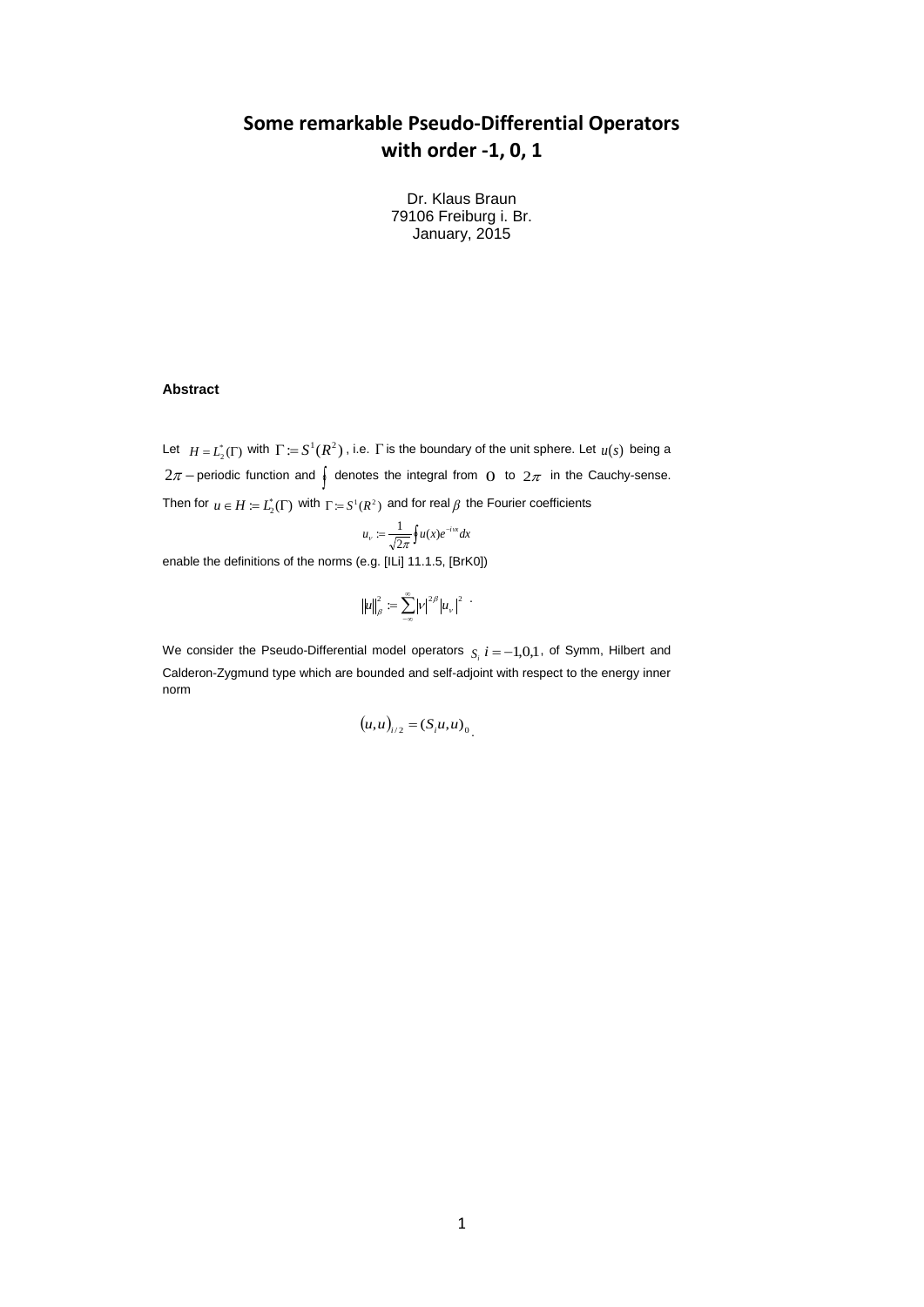#### **Notations**

Let  $H = L_2^*(\Gamma)$  with  $\Gamma := S^1(R^2)$ , i.e.  $\Gamma$  is the boundary of the unit sphere. Let  $u(s)$  being a  $2\pi-$ periodic function and  $\oint$  denotes the integral from  $\, {\rm O}$  to  $\, 2\pi$  in the Cauchy-sense. Then for  $u \in H := L_2^*(\Gamma)$  with  $\Gamma := S^1(R^2)$  and for real  $\beta$  the Fourier coefficients

$$
u_{\nu} := \frac{1}{\sqrt{2\pi}} \oint u(x)e^{i\alpha x} dx = \oint u(x)\psi_n(x)dx
$$

enable the definitions of the norms (see e.g. [ILi] Remark 11.1.5, [BrK0])

$$
||u||_{\beta}^{2} := \sum_{-\infty}^{\infty} |v|^{2\beta} |u_{v}|^{2}
$$
.

Then  $H$  is the space of  $L_2$  – periodic function in  $R$  .

We note that the Fourier transform (denoted by  $\hat{u}$ ) is an isomorphism between the Hilbert spaces  $H_{_\beta}:=\nsim \mu \|u\|^2_{_\beta}<\infty\}$  and its "dual" Hilbert space  $\overline{H_{_{-\beta}}}$  (see appendix). For the Dirac function it holds

$$
\delta(x) := \frac{1}{2\pi} \int_{0}^{2\pi} e^{ikx} dk = \frac{1}{\pi} \int_{0}^{\pi} \cos(kx) dk = \frac{1}{2} \text{sgn}'(x) \in H_{-n/2-\varepsilon} \subset H_{-1}
$$

**Definition and remark:** Let the kernel functions  $s_i$  ( $i = -1,0,1$ ) with its corresponding Fourier transforms be given by:

 $\frac{\lambda}{2}$  $rac{1}{2\pi}$ ln  $rac{1}{2\sin}$  $s_{-1}(x) := \frac{1}{\sqrt{2\pi}} \ln \frac{1}{2 \sin x}$ ,  $\hat{s}_{-1}(v) = \frac{1}{\sqrt{2\pi}} \oint s_{-1}(x) e^{i\omega x} dx = \frac{1}{2v} \text{sgn}(v)$  $\frac{1}{2\pi}\oint s_{-1}(x)e^{i\omega x}dx = \frac{1}{2\nu}$  $\hat{s}_{-1}(v) = \frac{1}{\sqrt{2\pi}} \oint s_{-1}(x) e^{i\alpha x} dx = \frac{1}{2v} \text{sgn}(v)$  $\frac{1}{2} \cot \frac{\pi}{2}$ 1  $\mathbf{2}$  $s_0(x) := -\frac{1}{\sqrt{2\pi}} \frac{1}{2} \cot \frac{x}{2}$  ,  $\hat{s}_0(\nu) = \frac{1}{\sqrt{2\pi}} \oint s_0(x) e^{i\omega x} dx = i \frac{1}{2} \text{sgn}(\nu)$  $\frac{1}{2\pi}\oint s_0(x)e^{i\omega x}dx = i\frac{1}{2}$  $\hat{s}_0(\nu) = \frac{1}{\sqrt{2\pi}} \oint s_0(x) e^{i\omega x} dx = i \frac{1}{2}$  sgn(*v*)  $(x)$  $\sin^2 \frac{\pi}{2}$ 1  $2<sub>i</sub>$  $s_1(x) := -\frac{1}{\sqrt{2\pi}} \frac{1}{\sin^2 x} = -s'_0(x)$ ,  $\hat{s}_1(v) = \frac{1}{\sqrt{2\pi}} \oint s_1(x) e^{i\alpha} dx = 2v \operatorname{sgn}(v)$  $\hat{s}_1(v) = \frac{1}{\sqrt{2\pi}} \oint s_1(x) e^{i\alpha x} dx = 2v \operatorname{sgn}(v)$ 

The following kernel functions  $s_i$  ( $i = -1,0,1$ ) with its symbols  $\hat{s}_i$  define Pseudo-Differential model operators of Symm, Hilbert and Calderon-Zygmund, type (e.g. [LiI] (1.2.31)-(1.2.33), [IiI1]):

- **S(-1):**  $(S_{-1}u)(x) := \oint s_{-1}(x-y)u(y)dy$  **S(0):**  $(S_0 u)(x) := \oint s_0(x - y)u(y)dy$
- **S(1):**  $(S_1 u)(x) := \oint s_1(x y)u(y)dy$ .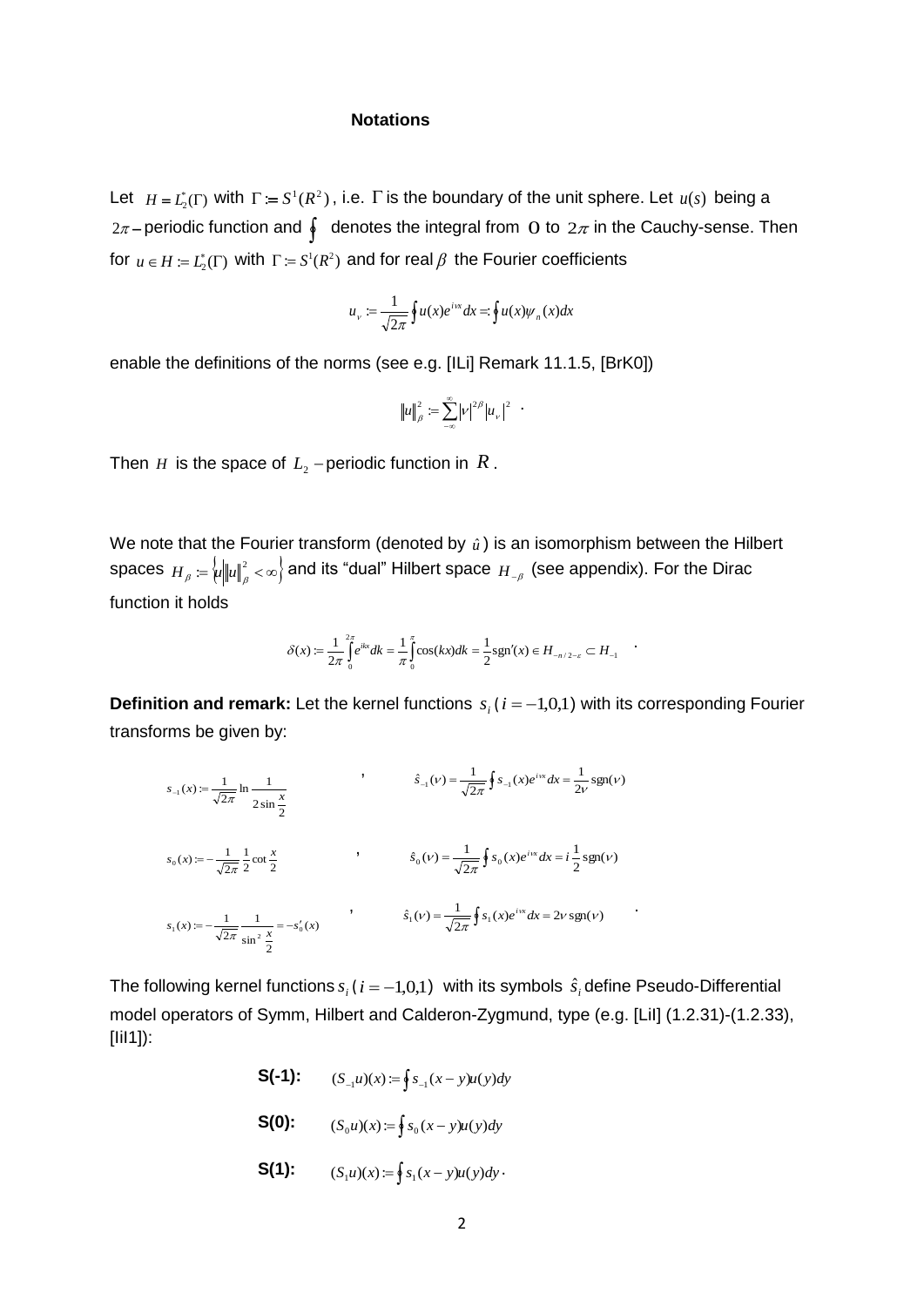The Pseudo-Differential operators have remarkable properties. It holds

**Lemma:** i) The operator  $S_{-1}$  is symmetric in the form

$$
(S_{-1}u, v)_{\alpha} = (u, v)_{\alpha - 1/2}
$$

ii) The operator  $S_0$  is skew-symmetric in the space  $L_2(0,2\pi)$  (e.g. [GaD], [PeB])

.

$$
(S_0 u, v)_\alpha = -(u, S_0 v)_\alpha
$$

and maps the space  $H \coloneqq L_{2}(0,2\pi) - R$  isometric onto itself. It holds

 $S_0 u$  =  $\| u \|$  and  $S_0^{\;\; 2} = -I$  , The constant Fourier term vanishes i.e.  $(S_0 u)_0 = 0$ 

$$
S_0\big[xu\big](x) = xS_0\big[u\big](x) - \frac{1}{\pi}\int\limits_{-\infty}^{\infty} u(y)dy
$$

and therefore for  $u$  odd the commutator property:  $s_0[xu](x) = x s_0[u](x)$ 

If  $u, Hu \in L_2$  then  $u$  and  $S_0u$  are orthogonal, i.e.

$$
\int_{-\infty}^{\infty} u(y)(S_0 u)(y) dy = 0
$$
.

The operator  $S^{}_{0}$  defines also a bijective mapping from the Hölder space  $\,C^{\,0. \lambda}$  onto itself [NMu], §18, 19. We note

.

$$
(S_0 u)(x) = i \sum_{1}^{\infty} \left[ u_{-\nu} e^{-i\omega x} - u_{\nu} e^{i\omega x} \right] \in L_2^{\text{ for }} u \in L_2 .
$$

iii) The operator  $S_1$  is symmetric in its domain and it holds

$$
(S_1u, v)_{\alpha} = (u, v)_{\alpha+1/2}
$$

From the lemma above it follows

**Corollary**: The operators  $S_i$  ( $i = -1,0,1$ ) are bounded and self-adjoint with respect to the corresponding energy inner norm  $(u,u)_{i/2} = (S_i u, u)_0$ . It holds

$$
(S_{-1}u')(s) = (S_0u)(s) \qquad , \qquad (S_0u')(s) = (S_1u)(s) \, .
$$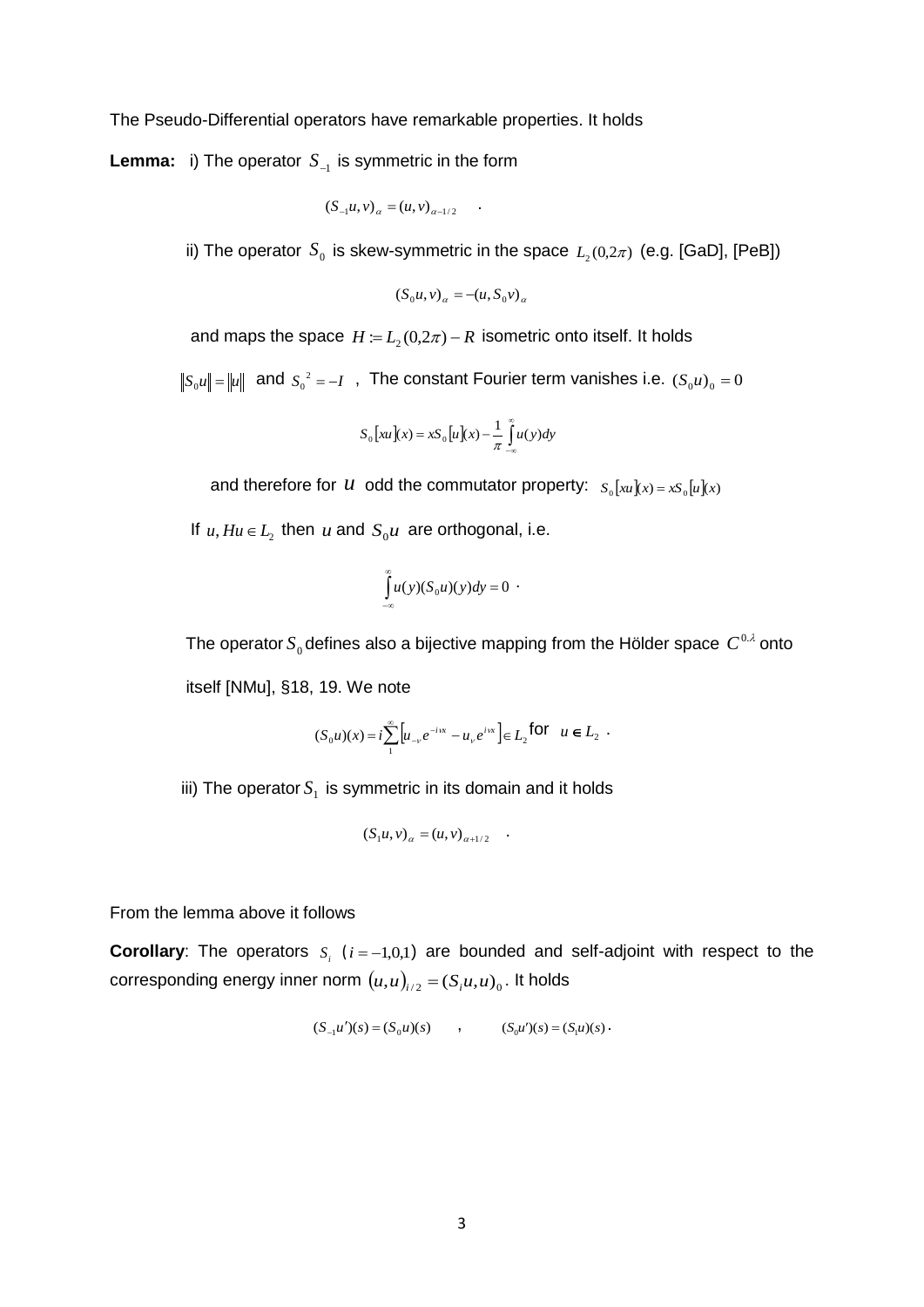Let  $\bar{u}(x) := xu(x)$ . Then, because of  $\hat{u}(v) = i \cdot \hat{u}'(v)$  and  $2i\delta(v) = i \cdot \text{sgn}'(v)$ , it follows

$$
\hat{\vec{s}}_0(\nu) = i \cdot \hat{s}'(\nu) = -\frac{1}{2} \operatorname{sgn}'(\nu) = \delta(\nu) \in H_{-1/2 - \varepsilon} ,
$$

i.e. it holds

$$
(S_0[xu], v')_{-1/2} = (S_0[xu], v)_0 = \hat{u}(o)\hat{v}(0) .
$$

**Corollary**: For each Hilbert transformed function  $u_H(x) = Hu(x)$  it holds

$$
(S_0[xu_H]v')_{-1/2} = (S_0[xu_H]v)_0 = .
$$

**Remark:** The principle value of the not locally integrable function 1/ *x* is the distribution *g* defined by ([PeB])

$$
(g,\varphi) := \lim_{x \to \varepsilon} \int_{x \in \varepsilon} \varphi(x) \frac{dx}{x} = \int_{-\infty}^{\infty} \log |x| \varphi'(x) dx \qquad \text{for each } \varphi \in C_c^{\infty}.
$$

The corresponding Fourier transform is given by

$$
\[P.v.(\frac{1}{\pi x})\]^\wedge(v) = -i\,\text{sgn}(v)
$$

.

**Remark**: From [StE1] IV 6.3, we note that a periodic function on *R* in the form

$$
u(x)=\sum_{-\infty}^\infty u_\nu e^{i\omega x}\quad\text{with}\quad |u_\nu|\leq \frac{1}{\nu}
$$

is an element of the function space of bounded mean oscillation, i.e.  $u \in BMO(R)$ .

Suppose

$$
\sum_{-\infty}^{\infty}v_{v}e^{i\alpha x}\in BMO(R)\ ,\quad v_{v}\geq 0\ \ \text{then}\quad \ \sum_{-\infty}^{\infty}u_{v}e^{i\alpha x}\in BMO(R)\quad \ \text{whenever}\ \ |u_{v}|\leq v_{v}\ \ .
$$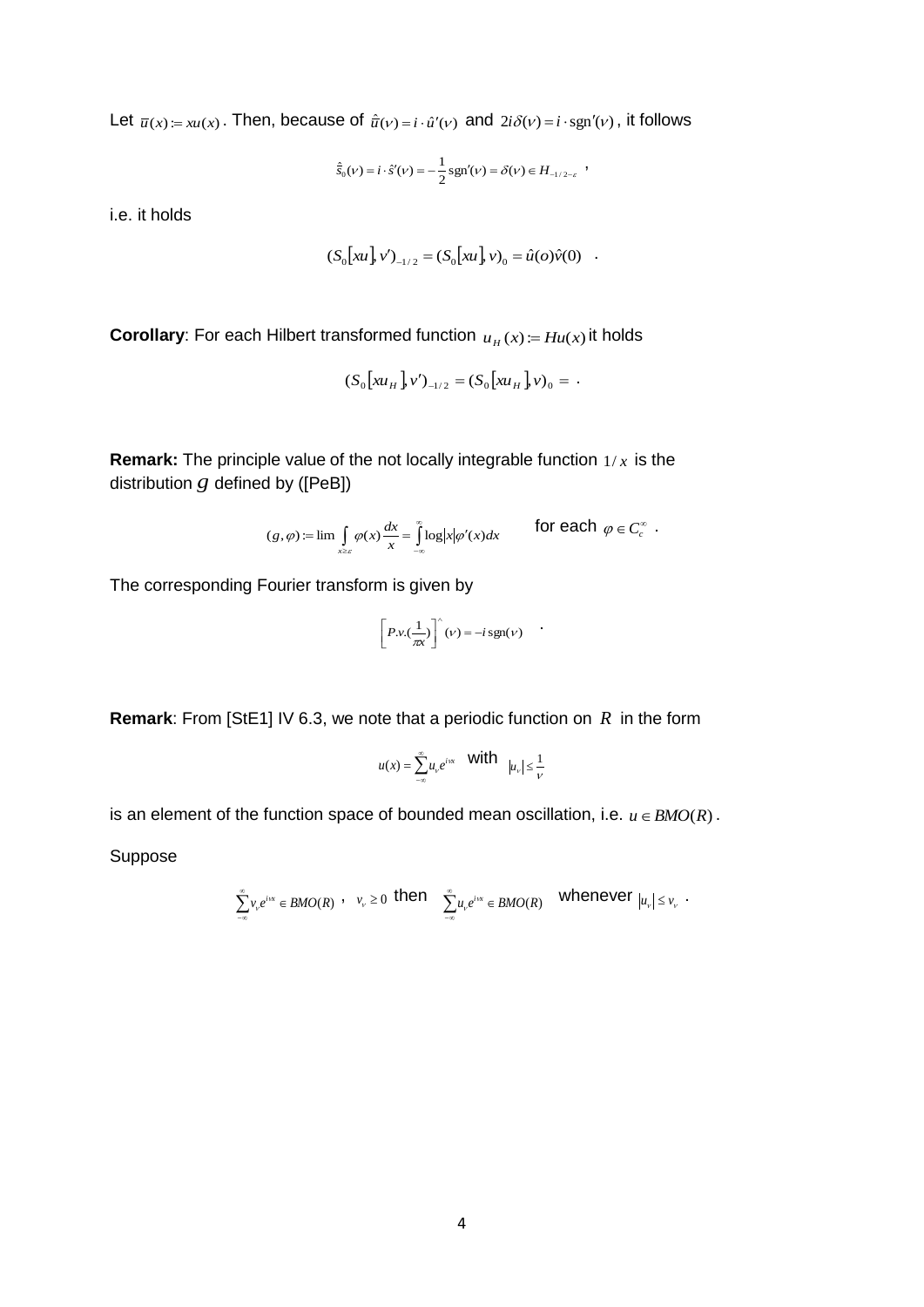# **Appendix**

**Remark**: From e.g. [GaD] pp.63, [GrI] 1.441, [Ili1], [MuN] chapter 3, §28, we recall

$$
\frac{1}{2\pi} \oint_{0 \to 2\pi} e^{in\varphi} \ln \frac{1}{2\sin \frac{\varphi - \vartheta}{2}} d\vartheta = \begin{cases} -\frac{1}{2n} e^{in\varphi} & n = 1, 2, 3, ... \\ 0 & n = 0 \\ \frac{1}{2n} e^{in\varphi} & n = -1, -2, ... \end{cases}
$$

$$
\frac{1}{\pi} \oint_{0 \to 2\pi} e^{in\varphi} \frac{1}{2} \cot \frac{\varphi - \vartheta}{2} d\vartheta = \begin{cases} -ie^{in\varphi} & n = 1, 2, 3, ... \\ 0 & n = 0 \\ ie^{in\varphi} & n = -1, -2, ... \end{cases}
$$

$$
\frac{1}{\pi} \oint_{0 \to 2\pi} e^{in\varphi} \frac{1}{4\sin^2 \frac{\varphi - \vartheta}{2}} d\vartheta = \begin{cases} -ne^{in\varphi} & n = 1, 2, 3, ... \\ 0 & n = 0 \\ ne^{in\varphi} & n = -1, -2, ... \end{cases}
$$

**Remark:** 

$$
S_0\big[xu\big](x) = \frac{1}{\pi} \int_{-\infty}^{\infty} \frac{yu(y)}{x-y} dy = \frac{1}{\pi} \int_{-\infty}^{\infty} \frac{(x-z)u(x-z)}{z} dz = \frac{1}{\pi} \int_{-\infty}^{\infty} \frac{xu(x-z)}{z} dz - \frac{1}{\pi} \int_{-\infty}^{\infty} u(x-z) dz = xS_0\big[u\big](x) - \frac{1}{\pi} \int_{-\infty}^{\infty} u(y) dy
$$

**Remark**: For

$$
f_n(y) := a_n \cos ny + b_n \sin ny
$$

We note the identity ([Lil] (1.2.34):

$$
-nf_n(x) = \frac{1}{\pi} \int_{0}^{2\pi} \frac{f(y)}{4\sin^2 \frac{x-y}{2}} dy
$$

For a relationship between conjugate functions on the open unit disk and the Hilbert transform  $\overline{S}_0$  above we recall from [GaD] Chapter II, §1:

**Theorem 1.1***.:* Let  $f(z) = u(z) + iv(z)$  (u, v real) be regular in the open unit disk  $|z| < 1$  and continuous on the closed unit disk $|z| \leq 1$ . Then for  $v(e^{i\varphi})$  the following integral representation of  $u(e^{i\varphi})$  is valid (Cauchy integral):

$$
v(e^{i\varphi}) = v(0) + \frac{1}{2\pi} \int_0^{2\pi} v(e^{i\varphi}) \cot \frac{\varphi - \vartheta}{2} d\vartheta
$$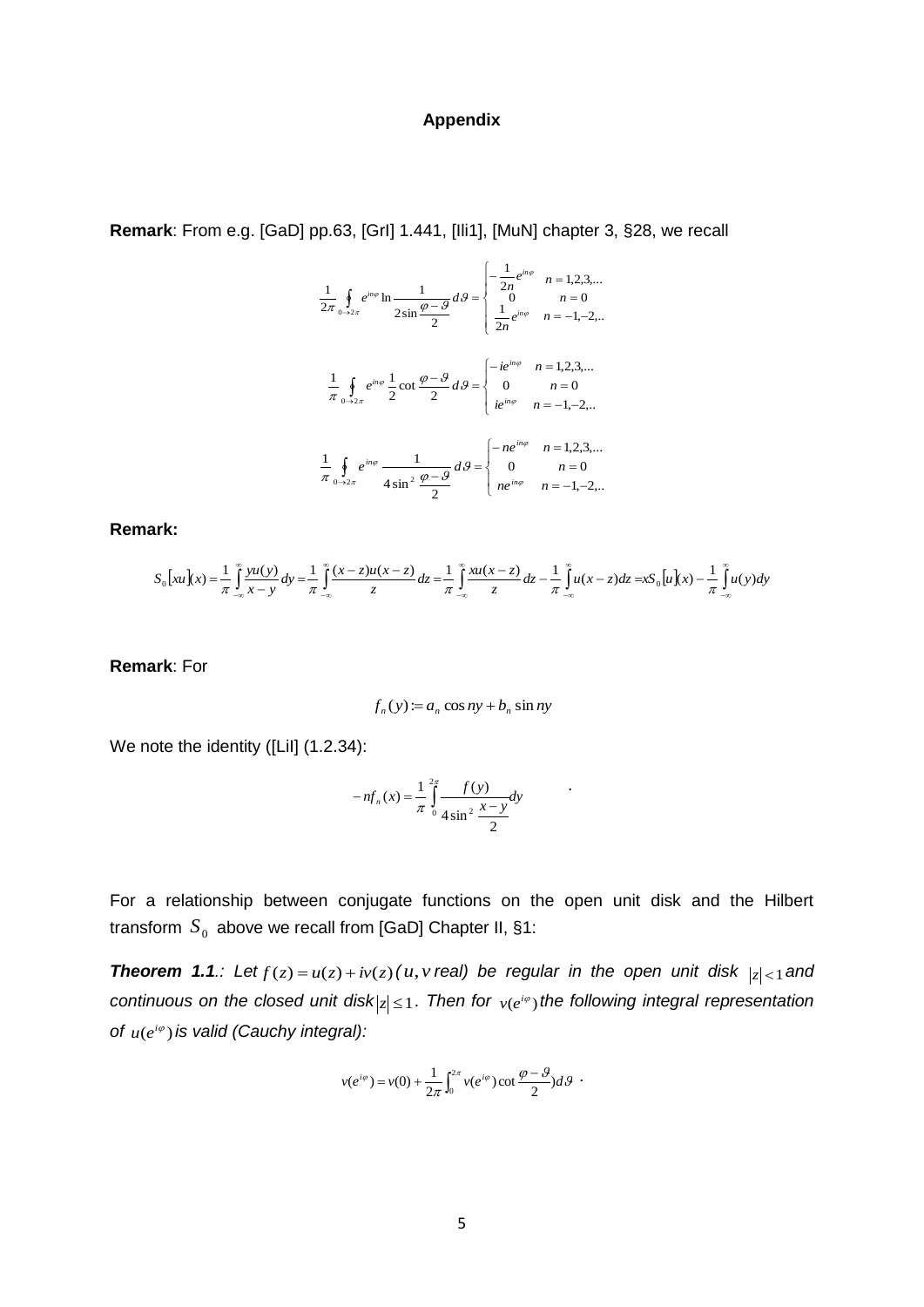**Remark**: For a relationship between the differential calculus and its application in physics we recall from J. Plemelj ([PlJ] §8, also [AhJ], [NiJ]) his suggestion to replace the potential

$$
(*)\quad v(s) = -\frac{1}{\pi} \oint \log|\zeta(s) - \zeta(t)|u(t)dt \qquad \text{by} \qquad (*) \qquad (*) = -\frac{1}{\pi} \oint \log|\zeta(s) - \zeta(t)|du(t)
$$

Plemelj's quote: "*Bisher war es üblich, für das Potential die Form (\*) zu nehmen. Eine solche Einschränkung erweist sich aber als eine derart folgenschwere Einschränkung, dass dadurch dem Potentiale der grösste Teil seiner Leistungsfähigkeit hinweg genommen wird. Für tiefergehende Untersuchungen erweist sich das Potential nur in der Form (\*\*) verwendbar."*

**Remark**: we note some relationships to the Euler's formula (see ([TiE] 2.1), [PeB]) and the sawtooth function: Let  $\llbracket x \rrbracket$  denote the largest integer not exceeding the real number  $x$  and let  $\rho(x) = \{x\} = x - \lceil x \rceil$  be the fractional part of x, then it holds:

i) 
$$
\rho(x) = \{x\} = x - [x] = \frac{1}{2} - \sum_{1}^{\infty} \frac{\sin 2\pi v x}{2\pi |v|} , \quad -i\pi sign(x) = -2i \int_{0}^{\infty} \frac{\sin(tx) dt}{t} = 2 \int_{0}^{\infty} \frac{\sinh(tx) dt}{t} = \left[ P.v.(\frac{1}{x}) \right]^{2} .
$$

ii) 
$$
\sum_{1}^{\infty} \frac{\sin \nu x}{\nu} = \frac{\pi - x}{2}
$$
, 
$$
\sum_{1}^{\infty} \frac{\cos \nu x}{\nu} = \frac{1}{2} \log \frac{1}{2(1 - \cos x)}, \quad 0 < x < 2\pi
$$
.

**Remark**: The Hilbert spaces  $H_{-1/2}, H_{-1}$  are characterized by

$$
H_{-1/2} = \big\{\!\!\psi\big\|\!\!\big|\psi\big\|^2_{-1/2} = (A\,\psi,\psi)_0 < \infty\big\} \;, \; H_{-1} = \big\{\!\!\big\|\!\!\big|\psi\big\|^2_{-1} = (A\,\psi,A\,\psi)_0 < \infty\big\}.
$$

In ([ZyA], 5.28, 7.2, 13.11) the concept of "logarithmic",  $\alpha$  – capacity" of sets and convergence of Fourier series to functions with  $\sum_{n}^{\infty} n \left[a_n^2 + b_n^2\right] < \infty$ 1  $n[a_n^2 + b_n^2] < \infty$  are provided. The following two examples are given:

$$
\lambda(x) \approx \sum_{1}^{\infty} \frac{\cos 2\pi vx}{v} = -\log 2\sin(\pi x) \qquad \text{whereby} \qquad \left| \sum_{1}^{N} \frac{\cos vx}{v} \right| \le \log(\frac{1}{x}) + C,
$$

$$
\lambda(x) \approx \sum_{1}^{\infty} \frac{\cos vx}{v^{1-\alpha}} \approx c_{\alpha} |x|^{-\alpha}, \quad (x \to 0; 0 < \alpha < 1).
$$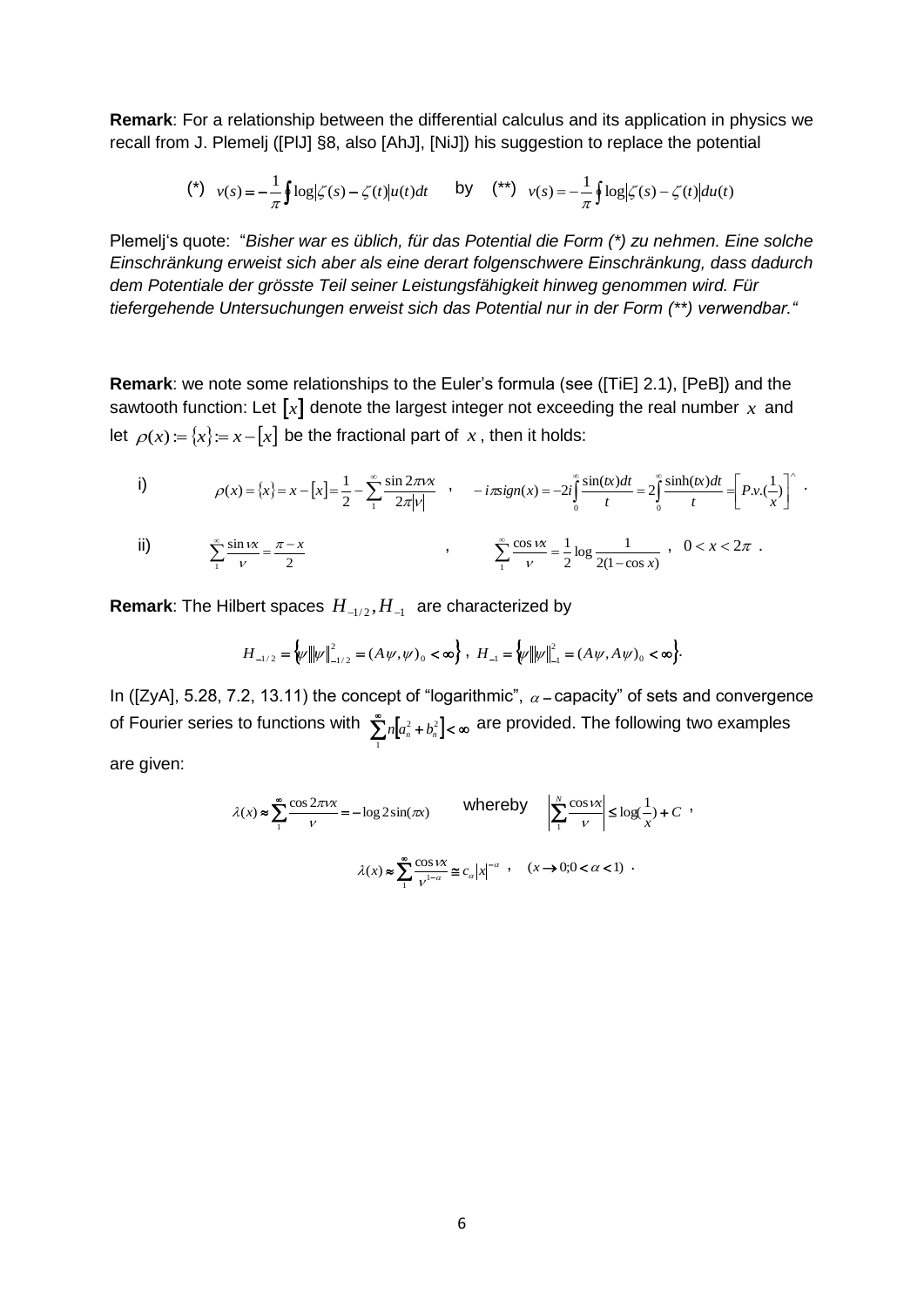### **The Eigenvalue problem for compact symmetric operators**

In the following H denotes an (infinite dimensional) real Hilbert space with scalar product (.,.) and the norm $\|...\|$  . We will consider mappings  $K$  :  $H \to H$  . Unless otherwise noticed the standard assumptions on *K* are:

i) *K* is symmetric, i.e. for all  $x, y \in H$  it holds  $(x, Ky) = (x, Ky)$ 

ii)  $K$  is compact, i.e. for any (infinite) sequence  $\{x_n\}$  bounded in  $H$  contains a subsequence  $\{_{\mathcal{X}_{n'}}\}$  such that  $\{_{\mathcal{K}_{\mathcal{X}_{n'}}\}}$  is convergent,

iii) *K* is injective, i.e.  $Kx = 0$  implies  $x=0$ .

A first consequence is

Lemma: *K* is bounded, i.e.

$$
||K|| := \sup_{x \neq 0} \frac{||Kx||}{||x||} \qquad \qquad
$$

Lemma: Let  $K$  be bounded, and fulfill condition i) from above, but not necessarily the two other condition ii) and iii). Then  $||K||$  equals

$$
N(K) = \sup_{x \neq 0} \frac{|(x, Kx)|}{\|x\|} .
$$

**Theorem**: There exists a countable sequence  $\{\lambda_i, \varphi_i\}$  of eigenelements and eigenvalues

 $K\varphi$ <sub>*i*</sub> =  $\lambda$ <sub>*i*</sub> $\varphi$ <sub>*i*</sub> with the properties

- i) the eigenelements are pair-wise orthogonal, i.e.  $\left(\mathbf{\varphi}_{i}, \mathbf{\varphi}_{k}\right)$  =  $\mathbf{\delta}_{i, k}$
- ii) the eigenvalues tend to zero, i.e.  $\lim\limits_{i\rightarrow\infty}\lambda_i$
- iii) the generalized Fourier sums

$$
S_n := \sum_{i=1}^n (x, \varphi_i) \varphi_i \to x \quad \text{with } n \to \infty \text{ for all } x \in H
$$

iv) the Parseval equation

$$
||x||^2 = \sum_i^{\infty} (x, \varphi_i)^2
$$

holds for all  $x \in H$ .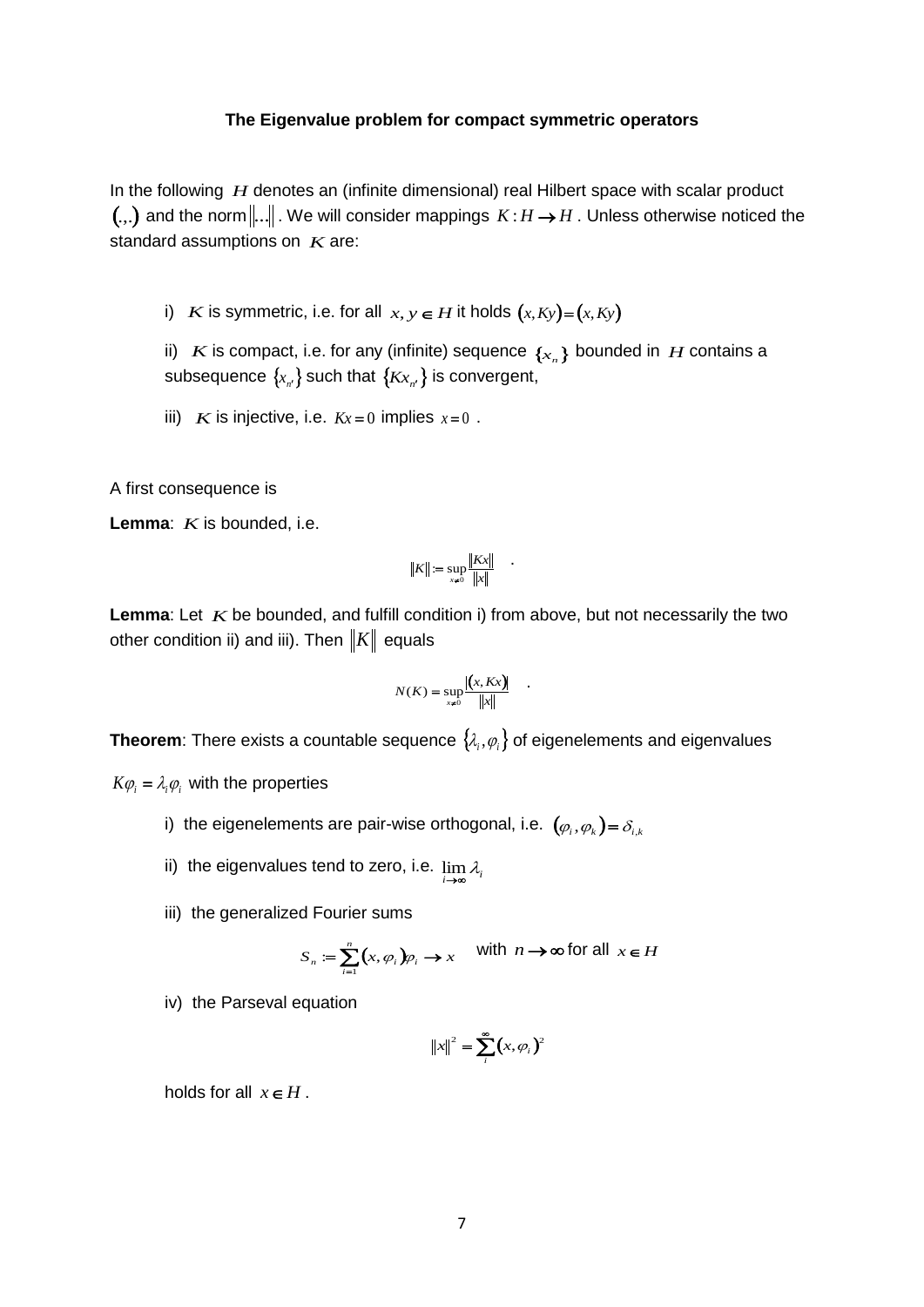# **Hilbert Scales**

Let  $H$  be a (infinite dimensional) Hilbert space with scalar product  $(.,.)$ , the norm $\|...\|$  and *A* be a linear operator with the properties

- i) *A* is self-adjoint, positive definite
- ii)  $A^{-1}$  is compact.

Without loss of generality, possible by multiplying  $\boldsymbol{A}$  with a constant, we may assume

$$
(x, Ax) \ge ||x||
$$
 for all  $x \in D(A)$ 

The operator  $K = A^{-1}$  has the properties of the previous section. Any eigen-element of  $K$  is also an eigen-element of  $\overline{A}$  to the eigenvalues being the inverse of the first. Now by replacing  $\lambda_i \rightarrow \lambda_i^{-1}$  we have from the previous section

i) there is a countable sequence  $\left\{ \mathcal{X}_{i},\varphi_{i}\right\}$  with

$$
A\varphi_i = \lambda_i \varphi_i
$$
,  $(\varphi_i, \varphi_k) = \delta_{i,k}$  and  $\lim_{i \to \infty} \lambda_i$ 

ii) any  $x \in H$  is represented by

(\*) 
$$
x = \sum_{i=1}^{\infty} (x, \varphi_i) \varphi_i
$$
 and  $||x||^2 = \sum_{i=1}^{\infty} (x, \varphi_i)^2$ .

**Lemma:** Let  $x \in D(A)$ , then

$$
\begin{aligned}\n\binom{**}{\ast} \quad & Ax = \sum_{i=1}^{\infty} \lambda_i \big( x, \varphi_i \big) \varphi_i \quad , \quad \left\| Ax \right\|^2 = \sum_{i=1} \lambda_i^2 \big( x, \varphi_i \big)^2 \,, \\
& \big( Ax, Ay \big) = \sum_{i=1}^{\infty} \lambda_i^2 \big( x, \varphi_i \big) \big( y, \varphi_i \big) \, .\n\end{aligned}
$$

Because of (\*) there is a one-to-one mapping *I* of  $H$  to the space  $\hat{H}$  of infinite sequences of real numbers

$$
\hat{H} := \{ \hat{x} | \hat{x} = (x_1, x_2, \ldots) \}
$$

defined by

$$
\hat{x} = Ix \quad \text{with} \quad x_i = (x, \varphi_i) \ .
$$

If we equip  $\hat{H}$  with the norm

$$
\|\hat{x}\|^2 = \sum_{i}^{\infty} (x, \varphi_i)^2
$$

then *I* is an isometry.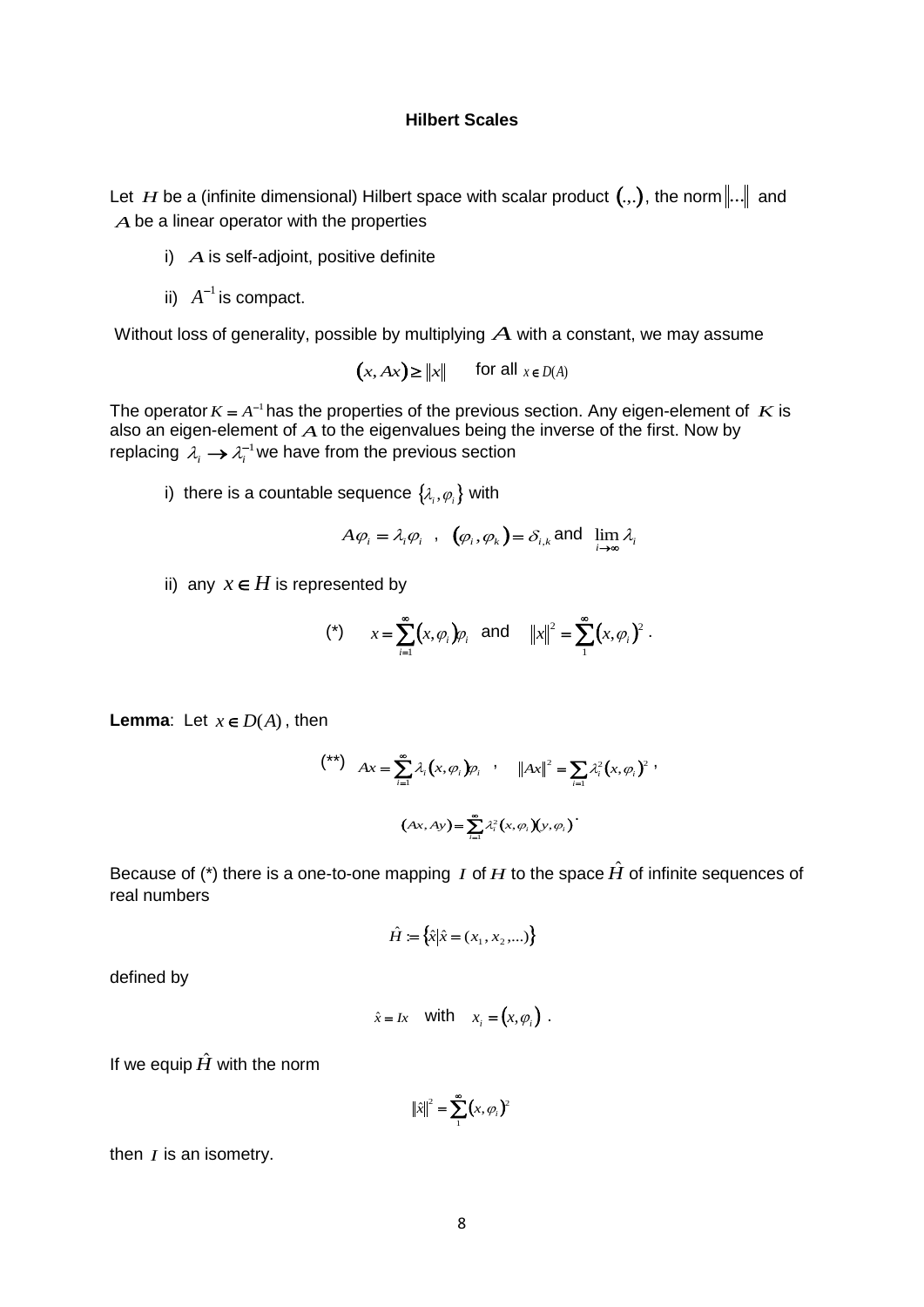By looking at (\*\*) it is reasonable to introduce for non-negative  $\alpha$  the weighted inner products

$$
(\hat{x}, \hat{y})_{\alpha} = \sum_{i}^{\infty} \lambda_i^{\alpha} (x, \varphi_i)(y, \varphi_i) = \sum_{i}^{\infty} \lambda_i^{\alpha} x_i y_i
$$

and the norms

$$
\left\|\hat{x}\right\|_{\alpha}^{2} = (\hat{x}, \hat{x})_{\alpha}
$$

Let  $\hat{H}_a$  denote the set of all sequences with finite  $\,\alpha-$  norm. then  $\hat{H}_a$  is a Hilbert space. The proof is the same as the standard one for the space  $l_2^{}$  .

Similarly one can define the spaces  $H_\alpha$ : they consist of those elements  $x \in H$  such that  $Ix \in \hat{H}_{\alpha}$  with scalar product

$$
(x, y)_\alpha = \sum_i^{\infty} \lambda_i^{\alpha} (x, \varphi_i)(y, \varphi_i) = \sum_i^{\infty} \lambda_i^{\alpha} x_i y_i
$$

and norm

 $x\|_{\alpha}^{2} = (x, x)_{\alpha}$ .

Because of the Parseval identity we have especially

$$
(x, y)0 = (x, y)
$$

and because of (\*\*) it holds

$$
||x||_2^2 = (Ax, Ax)_0 : H_2 = D(A) \cdot
$$

The set  $\{H_\alpha|\alpha\geq 0\}$  is called a Hilbert scale. The condition  $\alpha$   $\geq$  0 is in our context necessary for the following reasons:

Since the eigen-values  $\lambda_i$  tend to infinity we would have for  $\alpha < 0$ :  $\lim \lambda_i^{\alpha} \to 0$ . Then there exist sequences  $\hat{x} = (x_1, x_2, ...)$  with

$$
\left\|\hat{x}\right\|_{2}^{2} < \infty , \quad \left\|\hat{x}\right\|_{0}^{2} = \infty .
$$

Because of Bessel's inequality there exists no  $x \in H$  with  $Ix = \hat{x}$ . This difficulty could be overcome by duality arguments which we omit here.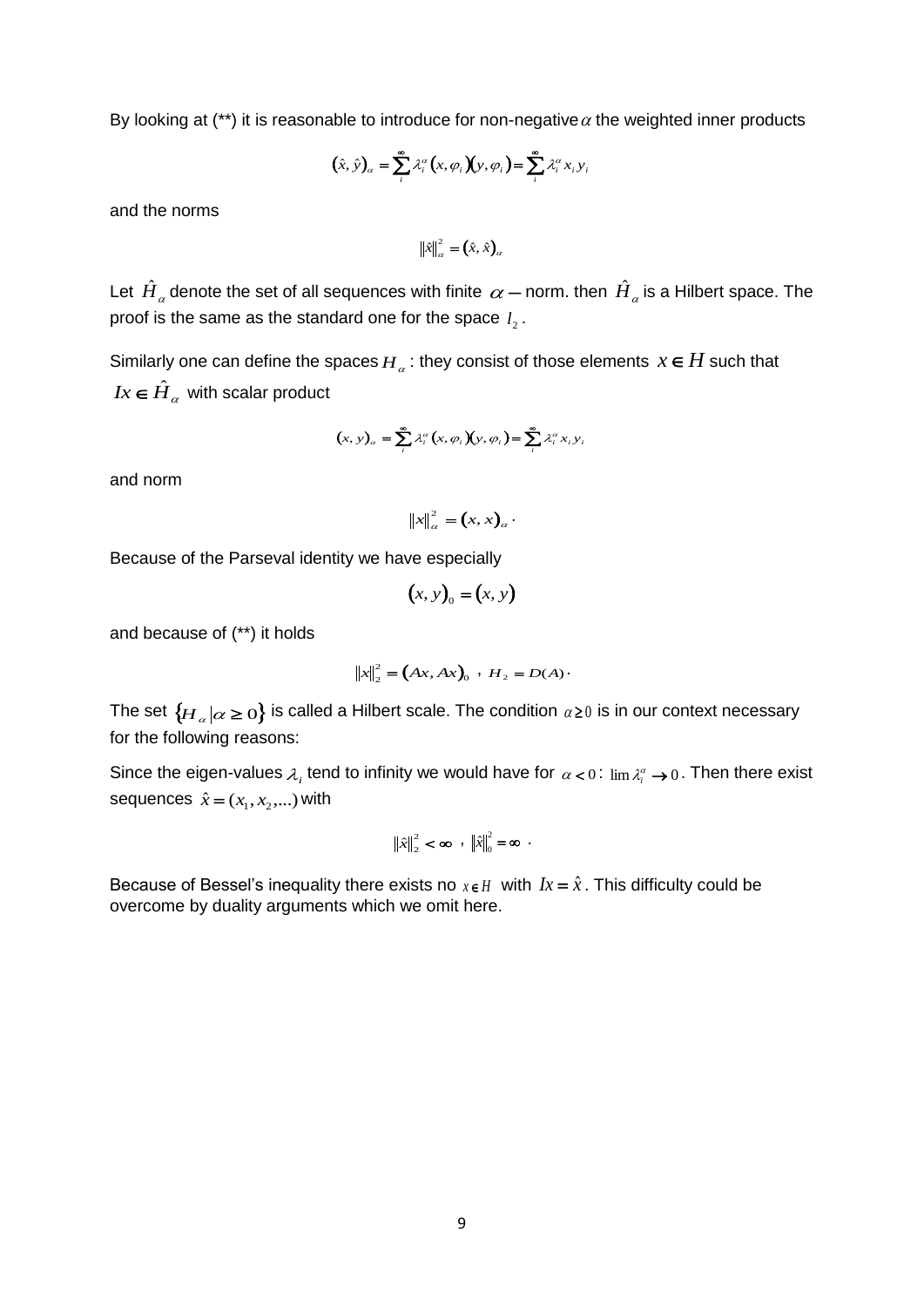There are certain relations between the spaces  $\{\overline{H}_\alpha|\alpha\geq 0\}$  for different indices:

**Lemma**: Let  $\alpha < \beta$ . Then

 $\left\|x\right\|_{\alpha} \leq \left\|x\right\|_{\beta}$ 

and the embedding  $\overline{H}_{\overline{\beta}} \to \overline{H}_{\alpha}$  is compact.

**Lemma**: Let  $\alpha < \beta < \chi$ . Then

$$
||x||_{\beta} \le ||x||_{\alpha}^{\mu} ||x||_{\gamma}^{\nu} \text{ for } x \in H_{\gamma}
$$

with  $\gamma - \alpha$  $\mu = \frac{\gamma - \beta}{\gamma - \alpha}$  $=\frac{\gamma-\beta}{2}$  and  $\gamma - \alpha$  $v = \frac{\beta - \alpha}{\gamma - \alpha}$  $=\frac{\beta-\alpha}{\alpha}$ .

**Lemma**: Let  $\alpha < \beta < \gamma$ . To any  $x \in H_\beta$  and  $t > 0$  there is a  $y = y_t(x)$  according to

- i)  $||x y||_{\alpha} \leq t^{\beta \alpha} ||x||_{\beta}$  $||x - y||_{\alpha} \leq t^{\beta - \alpha} ||x||$
- ii)  $\|x y\|_{\beta} \le \|x\|_{\beta}$ ,  $\|y\|_{\beta} \le \|x\|_{\beta}$
- iii)  $||y||_y \le t^{-(\gamma-\beta)} ||x||_{\beta}$  $\gamma-\beta$  $y\|_{\gamma} \leq t^{-(\gamma-\beta)} \|x\|_{\beta}$ .

**Corollary**: Let  $\alpha < \beta < \gamma$ . To any  $x \in H_\beta$  and  $t > 0$  there is a  $y = y_t(x)$  according to

- i)  $||x y||_{\rho} \le t^{\beta \rho} ||x||_{\beta}$  $_{\beta-\rho}$  $||x - y||_{\rho} \le t^{\beta - \rho} ||x||_{\beta}$  for  $\alpha \le \rho \le \beta$
- ii)  $||y||_{\sigma} \leq t^{-(\sigma-\beta)} ||x||_{\beta}$  $\|y\|_{\sigma} \leq t^{-(\sigma-\beta)} \|x\|_{\beta}$  for  $\beta \leq \sigma \leq \gamma$

**Remark**: Our construction of the Hilbert scale is based on the operator *A* with the two properties i) and ii). The domain  $D(A)$  of  $A$  equipped with the norm

$$
||Ax||^2 = \sum_{i=1} \lambda_i^2 (x, \varphi_i)^2
$$

turned out to be the space  $H_2$  which is densely and compactly embedded in  $H = H_0$ . It can be shown that on the contrary to any such pair of Hilbert spaces there is an operator *A* with the properties i) and ii) such that

$$
D(A) = H_2
$$
  $R(A) = H_0$  and  $||x||_2 = ||Ax||$ .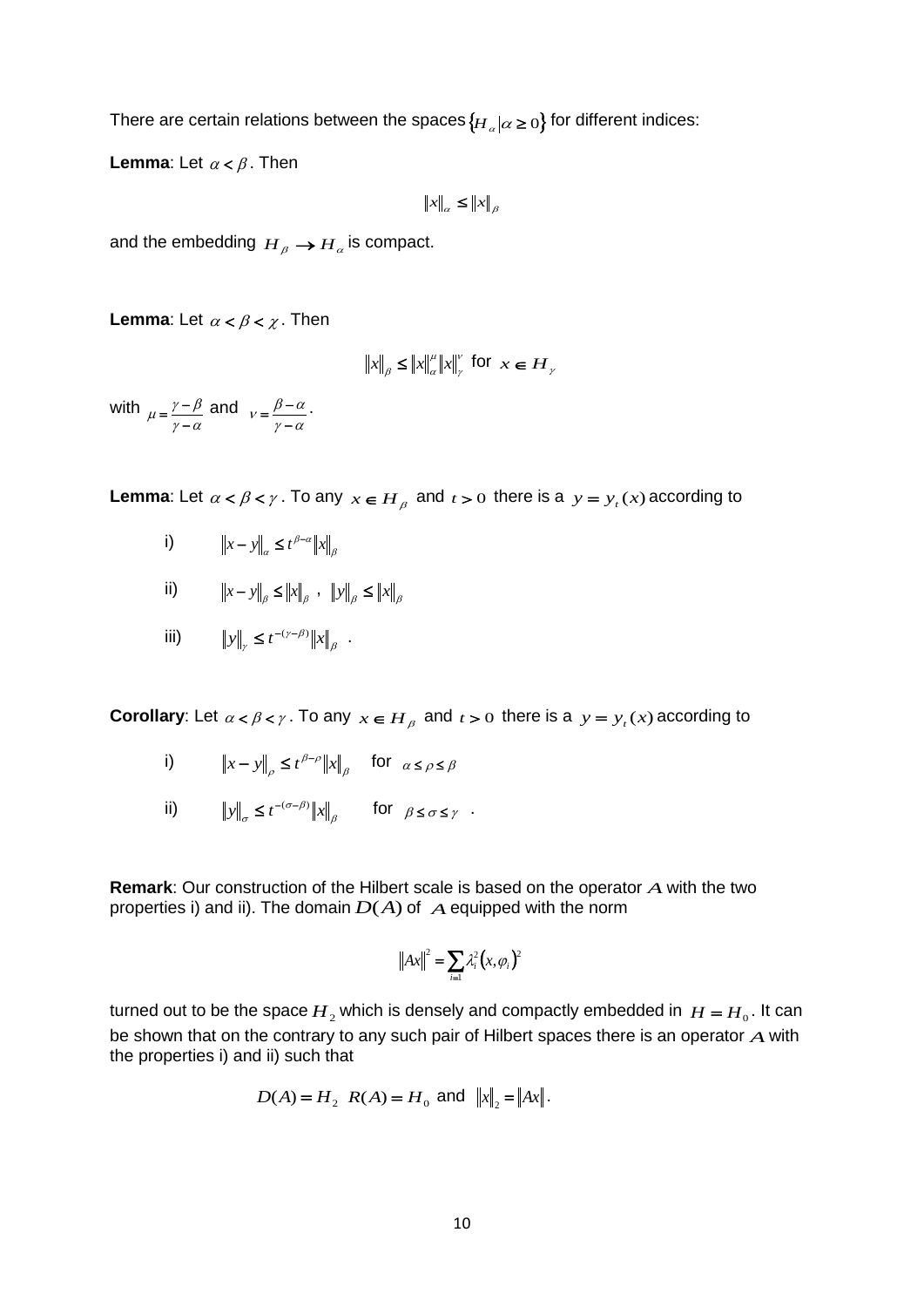#### **Extension and generalizations**

For  $t > 0$  we introduce an additional inner product resp. norm by

$$
(x, y)_{(t)}^2 = \sum_{i=1} e^{-\sqrt{\lambda_i}t} (x, \varphi_i)(y, \varphi_i)
$$

$$
\left\| x \right\|_{(t)}^2 = (x, x)_{(t)}^2.
$$

Now the factor have exponential decay  $e^{-\sqrt{\lambda_i}t}$  instead of a polynomial decay in case of  $\lambda_i^{\alpha}$ . Obviously we have

$$
\|x\|_{(t)} \le c(\alpha, t) \|x\|_{\alpha} \text{ for } x \in H_{\alpha}
$$

with  $c(\alpha, t)$  depending only from  $\alpha$  and  $t > 0$ . Thus the  $(t)$  – *norm* is weaker than any  $\alpha$  – norm. On the other hand any negative norm, i.e.  $||x||_{\alpha}$  with  $\alpha$  < 0, is bounded by the  $0$  – norm and the newly introduced  $(t)$  – norm. It holds:

**Lemma**: Let  $\alpha > 0$  be fixed. The  $\alpha$  – *norm* of any  $x \in H_0$  is bounded by

$$
\|x\|_{-\alpha}^2 \le \delta^{2\alpha} \|x\|_0^2 + e^{t/\delta} \|x\|_{(t)}^2
$$

with  $\delta$  > 0 being arbitrary.

**Remark**: This inequality is in a certain sense the counterpart of the logarithmic convexity of the  $\alpha$  – *norm*, which can be reformulated in the form ( $\mu$ ,  $\nu$  > 0,  $\mu$  +  $\nu$  > 1)

$$
\left\|x\right\|_{\rho}^{2} \leq \nu \varepsilon \left\|x\right\|_{\gamma}^{2} + \mu e^{-\nu/\mu} \left\|x\right\|_{\alpha}^{2}
$$

applying Young's inequality to

$$
||x||_{\rho}^{2} \leq (||x||_{\alpha}^{2})^{\mu} (||x||_{\gamma}^{2})^{\nu} .
$$

The counterpart of lemma 4 above is

**Lemma**: Let  $t, \delta > 0$  be fixed. To any  $x \in H_0$  there is a  $y = y_t(x)$  according to

- i)  $||x - y|| \le ||x||$
- ii)  $||y||_1 \le \delta^{-1} ||x||_1$  $\delta_1$
- iii)  $||x y||_{(t)} \leq e^{-t/\delta} ||x|$ *t*  $/ \delta$  $(t)$  $- y \|_{(t)} \leq e^{-t/\delta} \|x\|$ .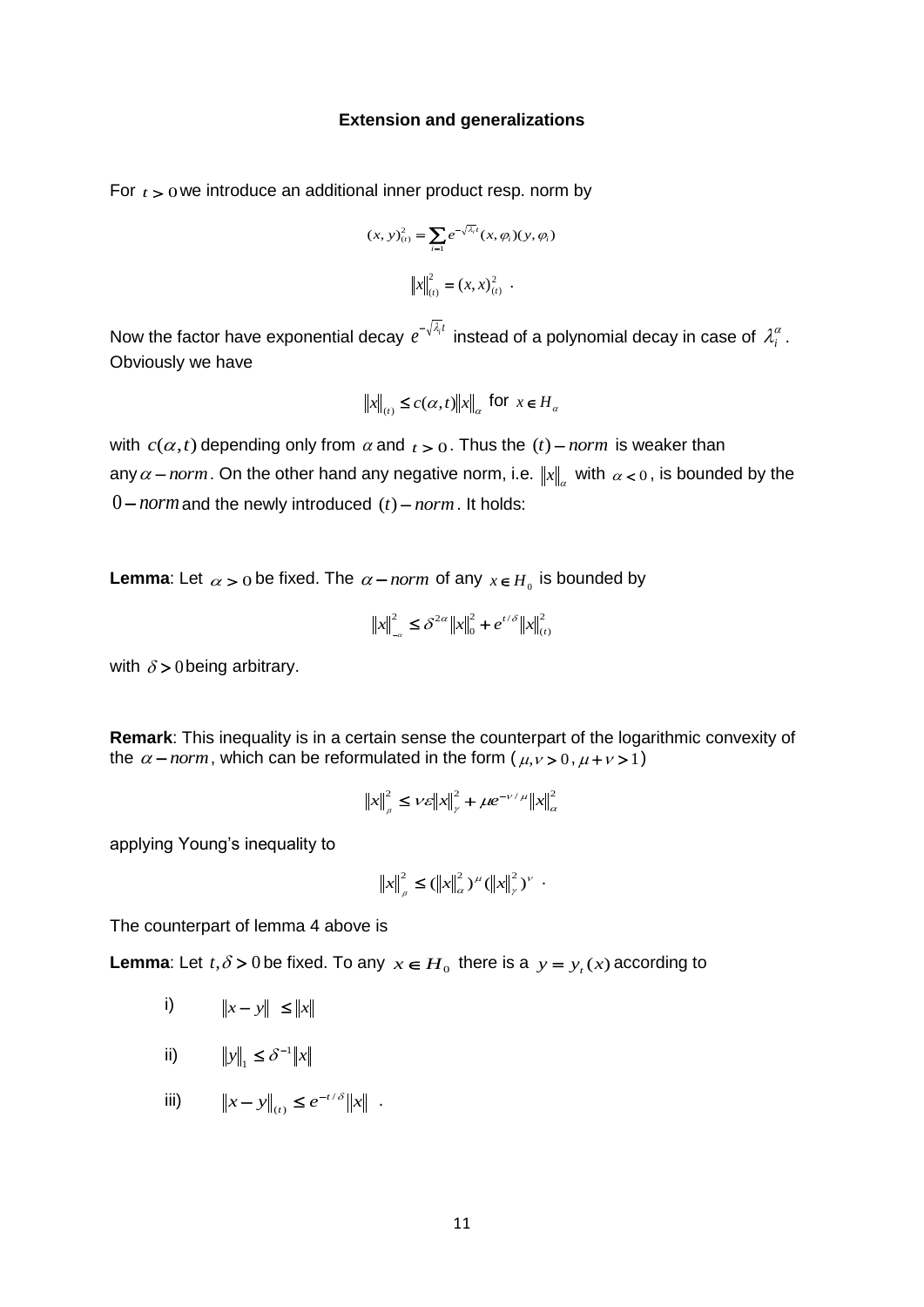### **Eigenfunctions and Eigendifferentials**

Let  $\,H$  be a (infinite dimensional) Hilbert space with inner product $(.,.)$ , the norm $\|...\,$ and *A* be a linear self-adjoint, positive definite operator, but we omit the additional assumption, that  $A^{-1}$  compact. Then the operator  $K = A^{-1}$  does not fulfill the properties leading to a discrete spectrum.

We define a set of projections operators onto closed subspaces of  $H$  in the following way:

,

$$
R \to L(H, H)
$$
  
\n
$$
\lambda \to E_{\lambda} = \int_{\lambda_0}^{\lambda} \varphi_{\mu}(\varphi_{\mu},*) d\mu \quad , \quad \mu \in [\lambda_0, \infty)
$$
  
\n
$$
dE_{\lambda} = \varphi_{\lambda}(\varphi_{\lambda}, *) d\lambda \quad .
$$

i.e.

The spectrum  $\sigma(A)$   $\subset$  C of the operator  $\ A$  is the support of the spectral measure  $dE_{\lambda}$  . The set  $E_{\lambda}$  fulfills the following properties:

i)  $E_{\lambda}$  is a projection operator for all  $\lambda \in R$ ii) for  $\lambda \le \mu$  it follows  $E_{\lambda} \le E_{\mu}$  i.e.  $E_{\lambda}E_{\mu} = E_{\mu}E_{\lambda} = E_{\lambda}$ iii)  $\lim_{\lambda \to -\infty} E_{\lambda} = 0$  and  $\lim_{\lambda \to \infty} E_{\lambda} = Id$ iv)  $\lim_{\mu \to 0} E_{\mu} = E_{\lambda}$  $\lim_{\mu \to \lambda} E_{\mu} = E_{\lambda}$  $\lim_{\substack{\mu\to\lambda\\ \mu>\lambda}} E_{\mu} = E_{\lambda} .$ 

**Proposition**: Let  $E_{\lambda}$  be a set of projection operators with the properties i)-iv) having a compact support  $[a,b]$ . Let  $f:[a,b] \to \mathbb{R}$  be a continuous function. Then there exists exactly one Hermitian operator  $A_f : H \to H$  with

$$
(A_f x, x) = \int_{-\infty}^{\infty} f(\lambda) d(E_{\lambda} x, x)
$$

$$
A = \int_{-\infty}^{\infty} \lambda dE_{\lambda}
$$

Symbolically one writes

Using the abbreviation

$$
\mu_{x,y}(\lambda) := (E_{\lambda} x, y) \quad , \quad d\mu_{x,y}(\lambda) := d(E_{\lambda} x, y)
$$

one gets

$$
(Ax, y) = \int_{-\infty}^{\infty} \lambda d(E_{\lambda}x, y) = \int_{-\infty}^{\infty} \lambda d\mu_{x,x}(\lambda) \qquad , \quad ||x||_{1}^{2} = \int_{-\infty}^{\infty} \lambda d||E_{\lambda}x||^{2} = \int_{-\infty}^{\infty} \lambda d\mu_{x,x}(\lambda)
$$

$$
(A^{2}x, y) = \int_{-\infty}^{\infty} \lambda^{2} d(E_{\lambda}x, y) = \int_{-\infty}^{\infty} \lambda^{2} d\mu_{x,x}(\lambda) \qquad , \quad ||Ax||^{2} = \int_{-\infty}^{\infty} \lambda^{2} d||E_{\lambda}x||^{2} = \int_{-\infty}^{\infty} \lambda^{2} d\mu_{x,x}(\lambda)
$$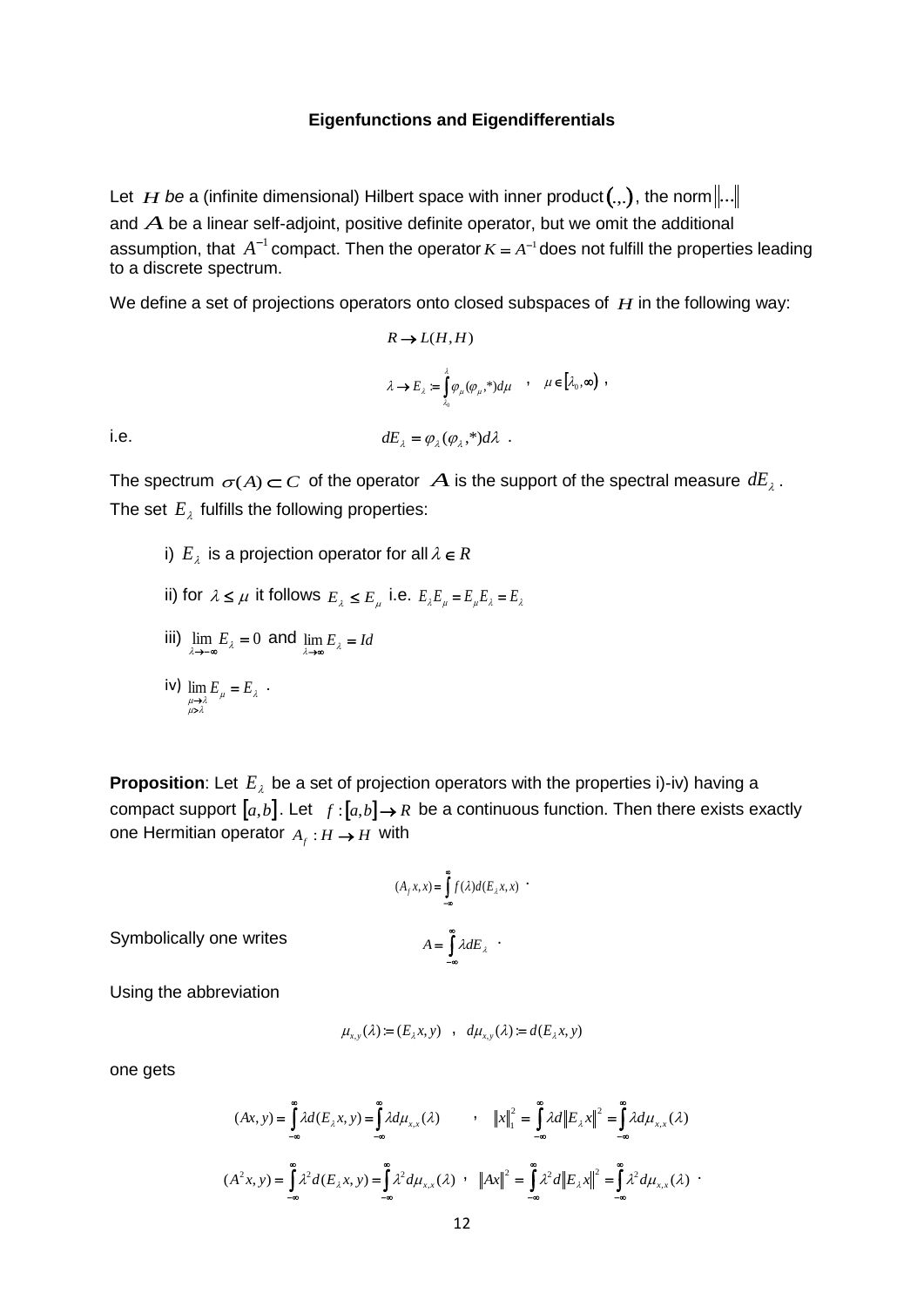The function  $\sigma(\lambda) := ||E_{\lambda}x||^2$  is called the spectral function of  $A$  for the vector  $x$  . It has the properties of a distribution function.

It hold the following eigen-pair relations

$$
A\varphi_i = \lambda_i \varphi_i \qquad A\varphi_\lambda = \lambda \varphi_\lambda \qquad \left\|\varphi_\lambda\right\|^2 = \infty \quad , \quad (\varphi_\lambda, \varphi_\mu) = \delta(\varphi_\lambda - \varphi_\mu) \quad .
$$

The  $\,\varphi_{_{\lambda}}\,$  are not elements of the Hilbert space. The so-called eigen-differentials, which play a key role in quantum mechanics, are built as superposition of such eigen-functions.

Let  $I$  be the interval covering the continuous spectrum of  $A$ . We note the following representations:

$$
x = \sum_{1}^{\infty} (x, \varphi_i) \varphi_i + \int_I \varphi_{\mu} (\varphi_{\mu}, x) d\mu \quad A x = \sum_{1}^{\infty} \lambda_i (x, \varphi_i) \varphi_i + \int_I \lambda \varphi_{\mu} (\varphi_{\mu}, x) d\mu
$$
  

$$
||x||^2 = \sum_{1}^{\infty} |(x, \varphi_i)|^2 + \int_I |(\varphi_{\mu}, x)|^2 d\mu
$$
  

$$
||x||_1^2 = \sum_{1}^{\infty} \lambda_i |(x, \varphi_i)|^2 + \int_I \lambda |(\varphi_{\mu}, x)|^2 d\mu
$$
  

$$
||x||_2^2 = ||Ax||^2 = \sum_{1}^{\infty} \lambda_i^2 |(x, \varphi_i)|^2 + \int_I \lambda^2 |(\varphi_{\mu}, x)|^2 d\mu
$$

**Example**: The location operator  $Q_x$  and the momentum operator  $P_x$  both have only a continuous spectrum. For positive energies  $\lambda \geq 0$  the Schrödinger equation

$$
H\varphi_{\lambda}(x) = \lambda \varphi_{\lambda}(x)
$$

delivers no element of the Hilbert space  $H$ , but linear, bounded functional with an underlying domain  $M \subset H$  which is dense in  $H$ . Only if one builds wave packages out of  $\varphi_{\lambda}(x)$  it results into elements of *H* . The practical way to find Eigen-differentials is looking for solutions of a distribution equation.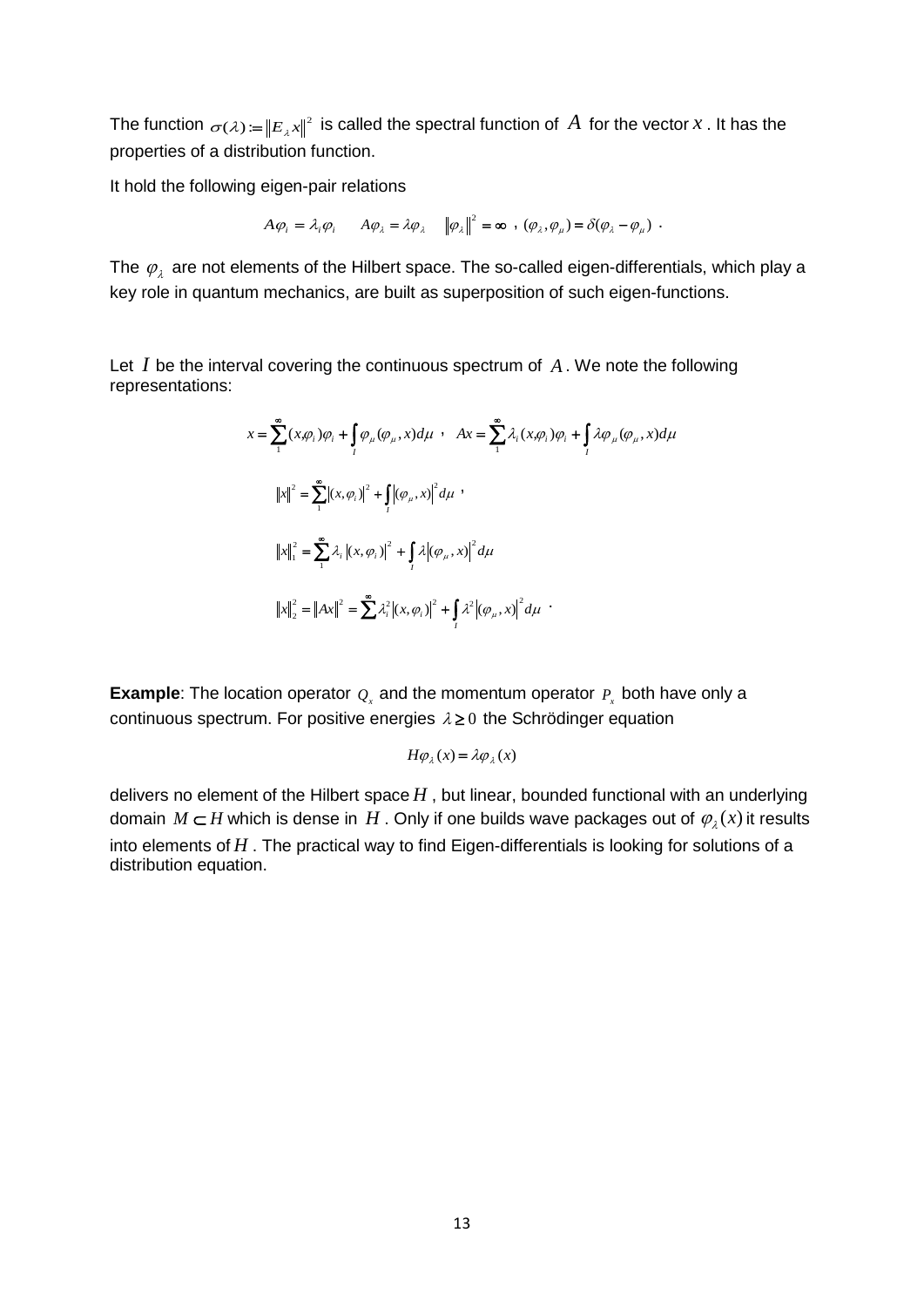# **References**

[AhJ] J. F. Ahner, Some spectral properties of an integral operator in potential theory, Proc. Edinburgh Math. Soc. (1986) 29, 405-411

[ArA] A. M. Arthurs, Complementary Variational Principles, Clarendon Press, Oxford, 1970

[BeM] M. V. Berry, J. P. Keating,  $H = xp$  and the Riemann zeros, in Supersymmetry and Trace Formulae: Chaos and Disorder (Ed. I.V. Lerner, J.P. Keating, D.E.Khmelnitski), Kluver, New York, 355-367 (1999)

[BrR] R. Bracewell, The Fourier Transform and Its Applications, McGraw-Hill, New York, 1999

[BrK0] K. Braun, Interior Error Estimates of the Ritz Method for Pseudo-Differential Equations, Jap. Journal of Applied Mathematics, 3, 1, 59-72, (1986)

[BrK1] K. Braun, Two proofs of the Riemann hypothesis, [www.riemann-hypothesis.de](http://www.riemann-hypothesis.de/)

[BrK2] K. Braun, A new ground state energy model, [www.riemann-hypothesis.de](http://www.riemann-hypothesis.de/)

[BuW] W. Bulla, F. Gesztesy, Deficiency indices and singular boundary conditions in quantum mechanics, J. Math. Phys. 26, 2520-2528 (1985)

[DuR] R. J. Duffin, Hilbert Transforms in Yukawan Potential Theory, Proc. Nat. Acad. Sci. USA, 69, No 12, pp. 3677-3679 (1972)

[EsG] G. I. Eskin, Boundary Value Problems for Elliptic Pseudodifferential Equations, Amarican Math, society, Providence, Rhode Island (Russian original edition: 1973)

[FeR] R.P. Feyman, A.R. Hibbs, Quantum Mechanics and Path Integrals, Dover Publications, Inc., Mineola, New York, 1965

[GaD] D. Gaier, Konstruktive Methoden der konformalen Abbildung, Springer-Verlag, Berlin, 1964

[GlH] h. Glauert, Grundlagen der Tragflügel- und Luftschraubentheorie, Verlag von Julius Springer, Berlin, 1929

[GrI] I.S. Gradshteyn, I.M. Ryzhik, Table of Integrals Series and Products, Fourth Edition, Academic Press, New York, San Francisco, London, 1965

[JaM] M. A. Jaswon, G. T. Symm, Integral Equation Methods in Potential Theory and electrostatics, Academic Press, London, New York, San Francisco, 1977

[Lil] I. K. Lifanov, L. N. Poltavskii, G. M. Vainikko, Hypersingular Integral Equations and their Applications, Chapman & Hall/CRC, Boca Rato, London, New York, Washington, D. C., 2004

[liI1] I. K. Lifanov, A. S. Nenashev, Generalized functions on Hilbert spaces, singular integral equations, and problems of aerodynamics and electrodynamics, Differential Equations, 2007, Band: 43, Heft 6, 862-872

[MoC] C. B. Morrey, Multiple Integrals in the Calculus of Variations, Springer-Verlag, New York Inc., 1966